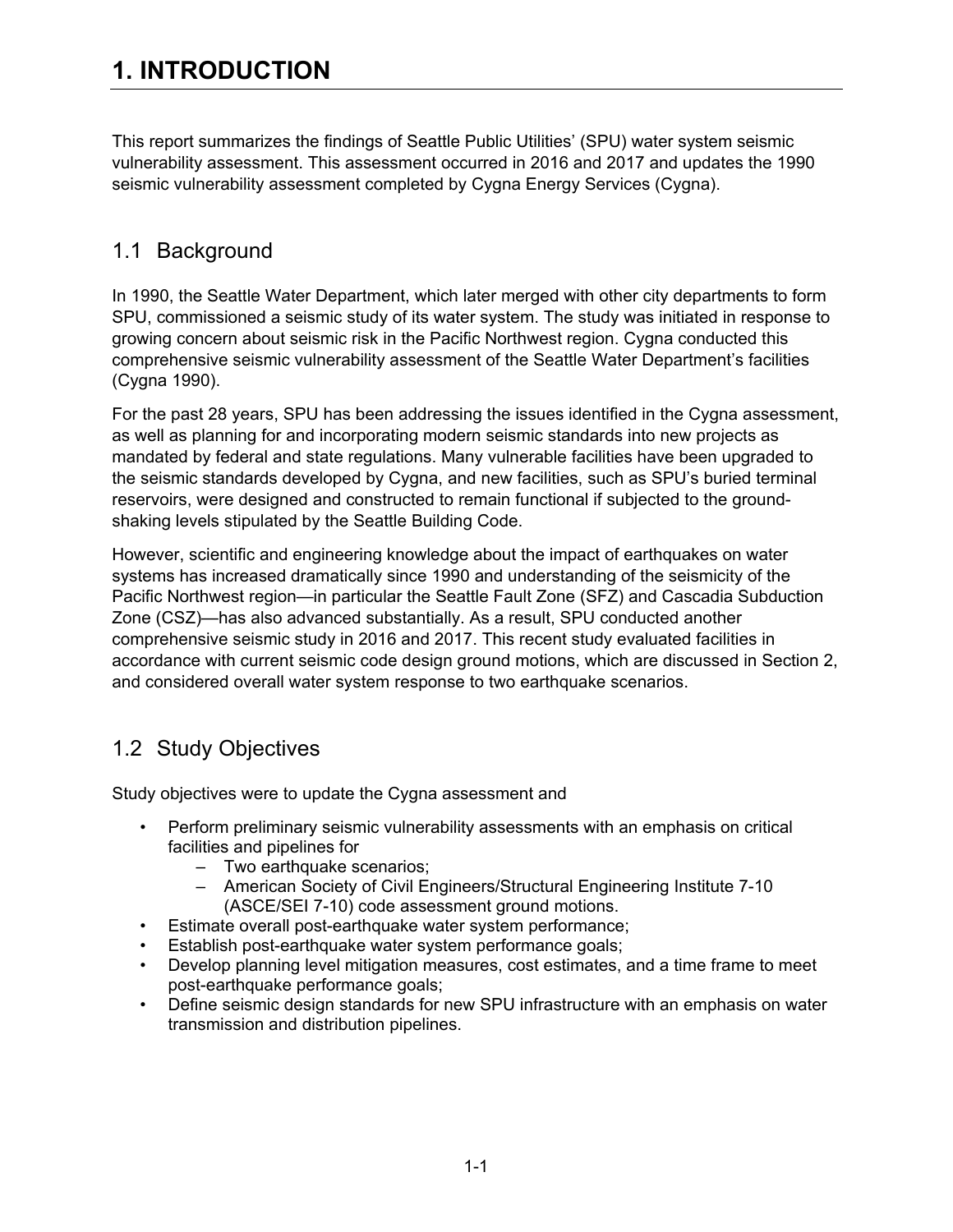## 1.3 Seismic Study Team Members

The seismic study team consisted of SPU, two teams of consultants, and a project review panel. Consultants who worked on the project are:

G&E Engineering Systems Inc. (G&E) Team

- New Albion Geotechnical Inc.
- McMillen Jacobs Associates
- Lettis Consultants International Inc. (LCI)
- Leong Holston Associates

Reid Middleton Team

- Arcadis Inc.
- Doug Honegger Consulting
- John Stanton

Project Review Panel

- Tom O'Rourke
- Steve Kramer
- Don Ballantyne

The G&E team evaluated geotechnical hazards, used engineering judgment to estimate the seismic vulnerability of SPU's water system facilities, and made site visits to SPU facilities and some of the critical pipeline locations. The Reid Middleton team performed further evaluations (using American Concrete Institute (ACI), ASCE 41-13 Tier 1, and American Water Works Association (AWWA) procedures) for buildings, tanks, and reservoirs believed to be most critical, and addressed questions regarding previous assessments. SPU assessed distribution pipeline vulnerability, developed recommendations to improve SPU's earthquake emergency preparedness and response planning and prepared this summary report. A review panel of seismic experts comprised of Tom O'Rourke, Don Ballantyne, Doug Honegger, Reid Middleton, and SPU staff evaluated transmission pipeline vulnerability. Arcadis Inc., a subconsultant to Reid Middleton, performed hydraulic modeling to estimate the overall system response. Tom O'Rourke, Steve Kramer, and Don Ballantyne reviewed the seismic study's direction and methodologies.

#### 1.4 Study Approach

The study team looked at both the response of SPU's individual water system facilities and the overall water system response during two earthquake scenarios. The first earthquake scenario was a magnitude 7.0 SFZ (M7.0 SFZ) event with an epicenter in Seattle, and the second was a magnitude 9.0 CSZ (M9.0 CSZ) event that would occur off the Pacific Northwest coast. A M9.0 CSZ earthquake or an approximately M6.5 or higher SFZ earthquake are the earthquake scenarios that would likely have the most significant impact on SPU's water system.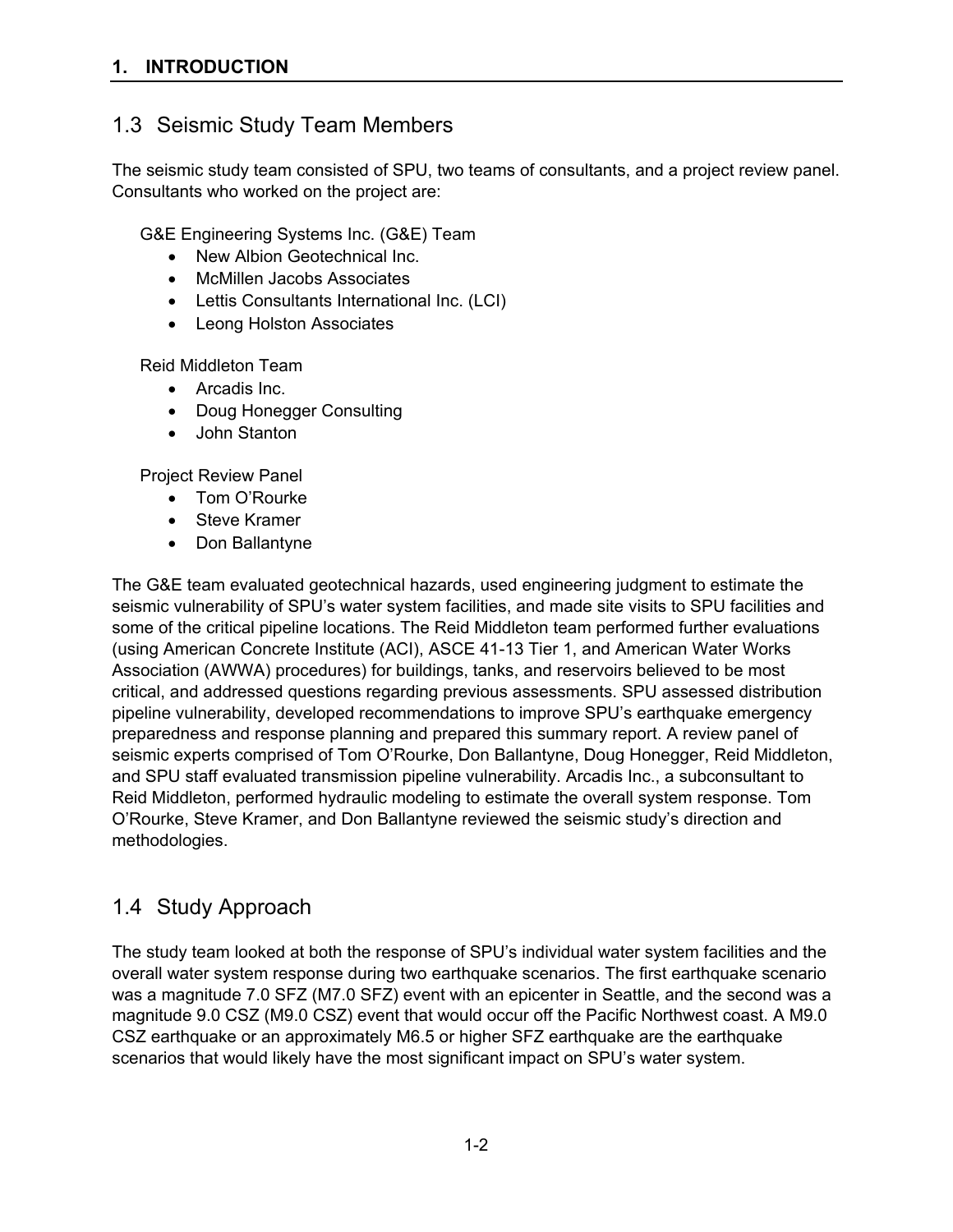A South Whidbey Island Fault (SWIF) scenario and an earthquake scenario deep within the Juan de Fuca Plate were not modeled in this study. Although a SWIF scenario could significantly affect SPU's Tolt transmission facilities, and potentially its Cedar transmission facilities, available resources were used to assess the higher probability and likely more damaging SFZ and CSZ scenarios.

Deep Juan de Fuca intraplate earthquakes similar to the 1949, 1965 and 2001 Puget Sound earthquakes occur much more frequently than the two scenarios used in this study. These intraplate earthquakes occur at large depths below the ground surface and have not significantly affected the SPU water system. It is possible that a deep Juan de Fuca intraplate earthquake could occur that is somewhat stronger and/or closer to Seattle than previously documented intraplate earthquakes, but such an intraplate event is not expected to have nearly as much impact on SPU's system operation as the SFZ or CSZ scenarios. Mitigation measures recommended in this report were thus developed for more severe conditions than those that would generally be expected from an intraplate earthquake scenario.

Ground-shaking-attenuation models were used to estimate the ground-shaking intensity at facility locations under each scenario. SPU water system facilities were also evaluated using the 0.02 probability (2% chance) of exceedance in 50 years (2,475-year average-return period) ground motions, which are approximately equal to the design ground motions used in the Seattle Building Code. Estimates of the typical permanent ground displacements (PGDs) that may occur were estimated with regional earthquake PGD susceptibility maps and models that consider soil properties, ground-shaking intensity, and ground-shaking duration.

Most of SPU's water system facilities and pipelines were evaluated. Notable exceptions include major dams, such as the Masonry and Landsburg Dams on the Cedar River, and the Tolt River Dam. These dams are constantly monitored and evaluated by others, including SPU's dam safety group and Seattle City Light. Facilities that were not included in SPU's seismic study are listed in Table 1-1.

For less critical SPU facilities, or recently constructed facilities that meet current seismic standards, engineering judgment was used to estimate seismic vulnerability. Pseudo static and visual techniques described in ASCE, AWWA, and ACI standards were used for more critical facilities.

Regional distribution pipeline breakage for the two earthquake scenarios was estimated using American Lifelines Alliance (ALA) watermain fragility models. These models estimate damage as a function of pipeline characteristics, peak ground velocity, and permanent ground displacement. Transmission pipeline vulnerability was based on transmission pipeline characteristics and earthquake hazards along each pipeline alignment.

An iterative process was used to develop post-earthquake performance goals that balance system performance with limited resources. A hydraulic model was used to estimate overall system response to the two earthquake scenarios and to evaluate seismic improvement concepts. These improvement concepts included infrastructure upgrades, emergency preparedness, response planning enhancement, and consideration of isolation and control strategies.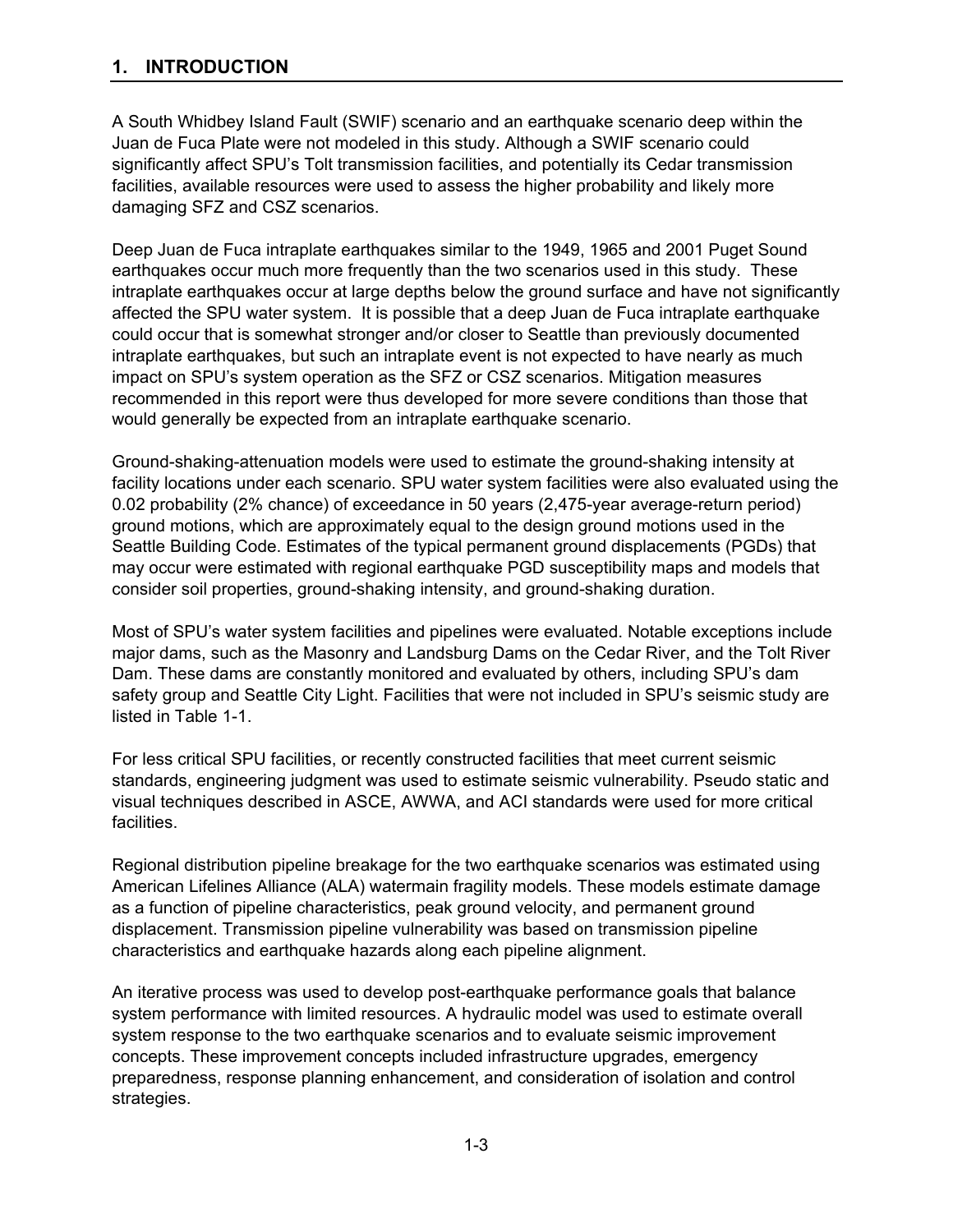## 1.5 Report Structure

This report includes an executive summary, eight sections, a list of abbreviations, four appendices, and references. Section 1 presents the study background, approach, and report structure. In Section 2, permanent ground displacement and ground-shaking intensity parameter development are summarized for each earthquake scenario. Pump stations, tanks, and other vertical facility assessment findings are presented in Section 3. Pipeline assessment findings are presented in Section 4. Taking into account the results presented in Sections 3 and 4, Section 5 describes the overall system response to each earthquake scenario. Suggested postearthquake performance goals and mitigation recommendations and costs needed to achieve those performance goals are discussed in Section 6. Recommendations to improve SPU's earthquake emergency preparedness and response planning are outlined in Section 7. The background for the proposed seismic standards for SPU facilities is presented in Section 8. References and a list of abbreviations follow Section 8. The four appendices contain a list of the critical facilities that were re-evaluated by the Reid Middleton team, the hydraulic modeling results, representative water utility post-earthquake performance goals, and proposed seismic standards for SPU watermains.